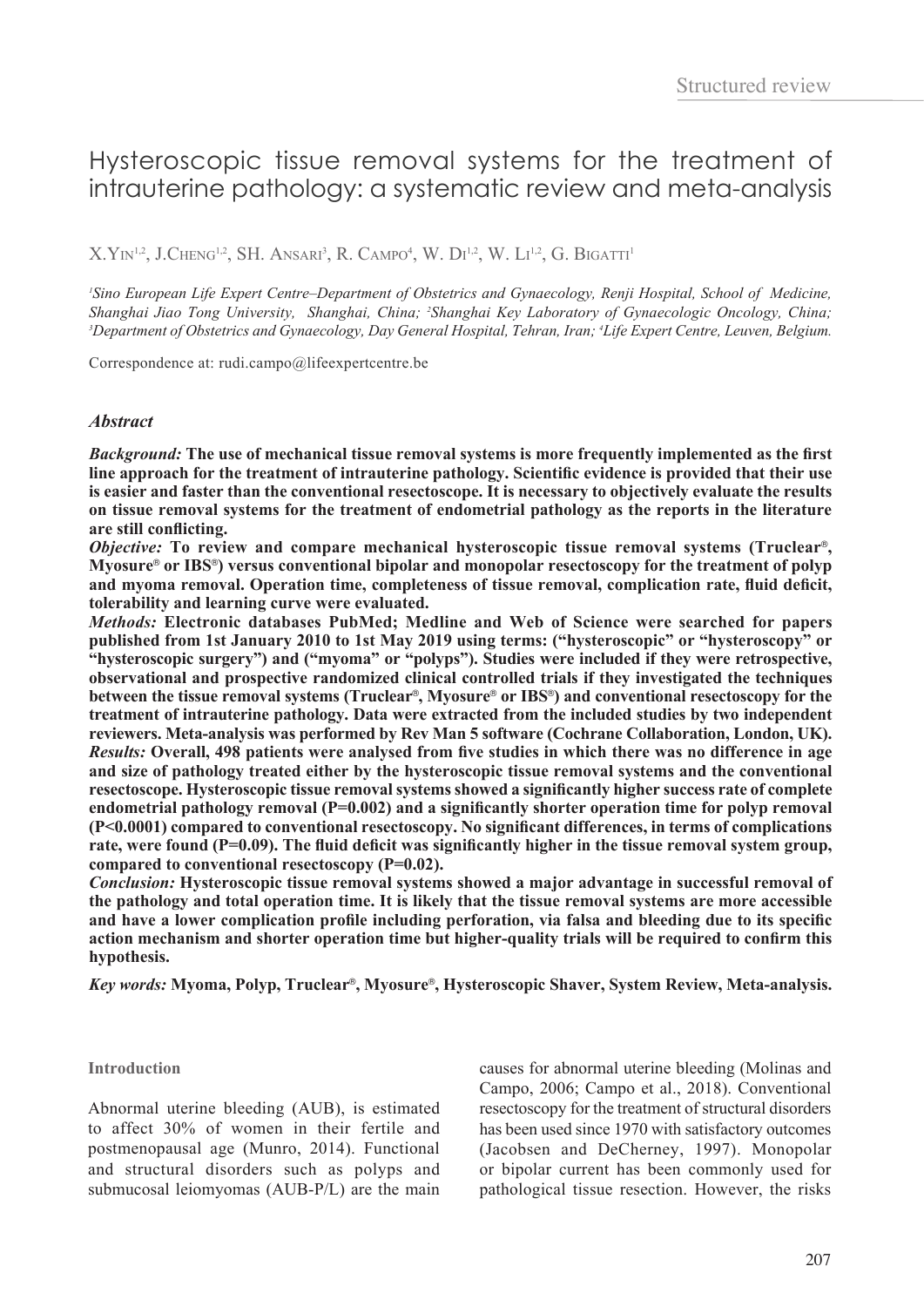of this procedure include cervical trauma, uterine perforation and fluid overload syndrome (Munro and Christianson, 2015). The risks are directly related with the experience of the surgeon and the size of the pathology. Although bipolar resectoscopy has reduced the risk of fluid overload syndrome, the resection time and removal of tissue chips from the uterine cavity are directly related with the size of the pathology and remains a time-consuming procedure. Frequent in and out movement or additional curettage is related with a risk of cervical laceration or uterine perforation.

With the recent introduction of new hysteroscopic instruments, a new approach to tissue removal was introduced. Hysteroscopic tissue removal systems with a modern fluid management system provides the possibility to remove large amounts of tissue in a simple and fast way. Many gynaecologists have reported the benefits of hysteroscopic tissue removal systems like shorter operation time, higher total resection rate, and higher patient acceptability (Meulenbroeks et al., 2017; Georgiou et al., 2018). Currently, there are three main tissue removal systems: Truclear®, Myosure® or IBS®. Most of the studies published investigated one of the tissue removal systems compared with conventional resectoscopy. There is little published data to evaluate and compare the three major tissue removal systems (Truclear®, Myosure® or IBS®) with conventional resectoscopy. Individual studies lack sufficient rigor to provide a precise evaluation. In addition, safety and efficacy of the tissue removal techniques have not been systematically evaluated by combining the data from all eligible studies. The purpose of our meta-analysis is to review and compare the different devices (Truclear®, Myosure® or IBS®), with conventional resectoscopy for the treatment of intrauterine polyp and myoma removal. Evaluation of operation time, completeness of tissue removal, fluid deficit and complication rate were included in the study.

# **Materials and Methods**

As part of a systematic review and meta-analysis, electronic searches from three databases (Web of Science, PubMed and Medline), have been performed by two reviewers independently (XY and JC), to identify all relevant studies that evaluated hysteroscopic tissue removal system efficacy and safety for the treatment of endometrial polyps or myomas, compared with conventional resectoscopy. The search was limited to English language publications. The following search strategy was used for the literature search: ("hysteroscopic" or "hysteroscopy" or "hysteroscopic surgery") was conducted on May 1, 2019. Additional publications that had not been identified in the electronic searches were examined manually. Studies were included in the analysis if they were retrospective, observational and prospective randomized controlled trials and if the participants had endometrial lesions including endometrial polyps or submucous myomas, the intervention comprised of hysteroscopic tissue removal systems (Truclear®, Myosure® or IBS®) while the control group underwent conventional resectoscopy with monopolar or bipolar electrosurgical system, at least one of five outcomes were reported (success rate, fluid deficit, operation time, complications and complete removal). Studies were excluded if the identified publication described a non-comparative study or was a letter, case report, or review. Additionally, if the outcomes 'data of interest' were not described clearly, the study was also excluded. Authors of identified studies were contacted for clarification about methods and outcomes if necessary. Data was extracted from the included studies using a standard PRISMA data extraction form. General characteristics extracted included the author names, year of publication, country, number of patients and their age, hysteroscopic techniques used in the experimental and control groups, operative time, fluid deficit, complications and total removal rate. To ensure extracted data completeness and accuracy, two investigators (XY and JC) independently analysed the identified studies and then cross-checked their results. When differences arose between the two authors, the final decision was made through discussion. If the relevant data was not clear, the corresponding author of the original trial was contacted by email for missing or further information. The risk of bias was assessed by two independent authors (XY and JC) in accordance with the Cochrane Handbook for Systematic Reviews of Interventions. The following seven domains related to risk of bias were evaluated for each trial: (1) details of the randomization method, (2) concealment of treatment allocation, (3) masking of the participants and personnel, (4) blinding of the outcome assessment, (5) incomplete outcome data, (6) selective reporting, and (7) other biases. For each criterion, the risk of bias was rated as low, high, or unclear. Disagreement was resolved by discussion. Data synthesis was performed by two independent authors (XY and JC) using Rev Man 5.2 (Cochrane Collaboration, London, UK). Continuous data was presented as mean value and standard deviation, and the weighted mean difference and 95% confidence interval (CI) was calculated. Dichotomous data was expressed as odds ratios (ORs) with 95% CIs.

AND ("myoma" or polyps"). The last search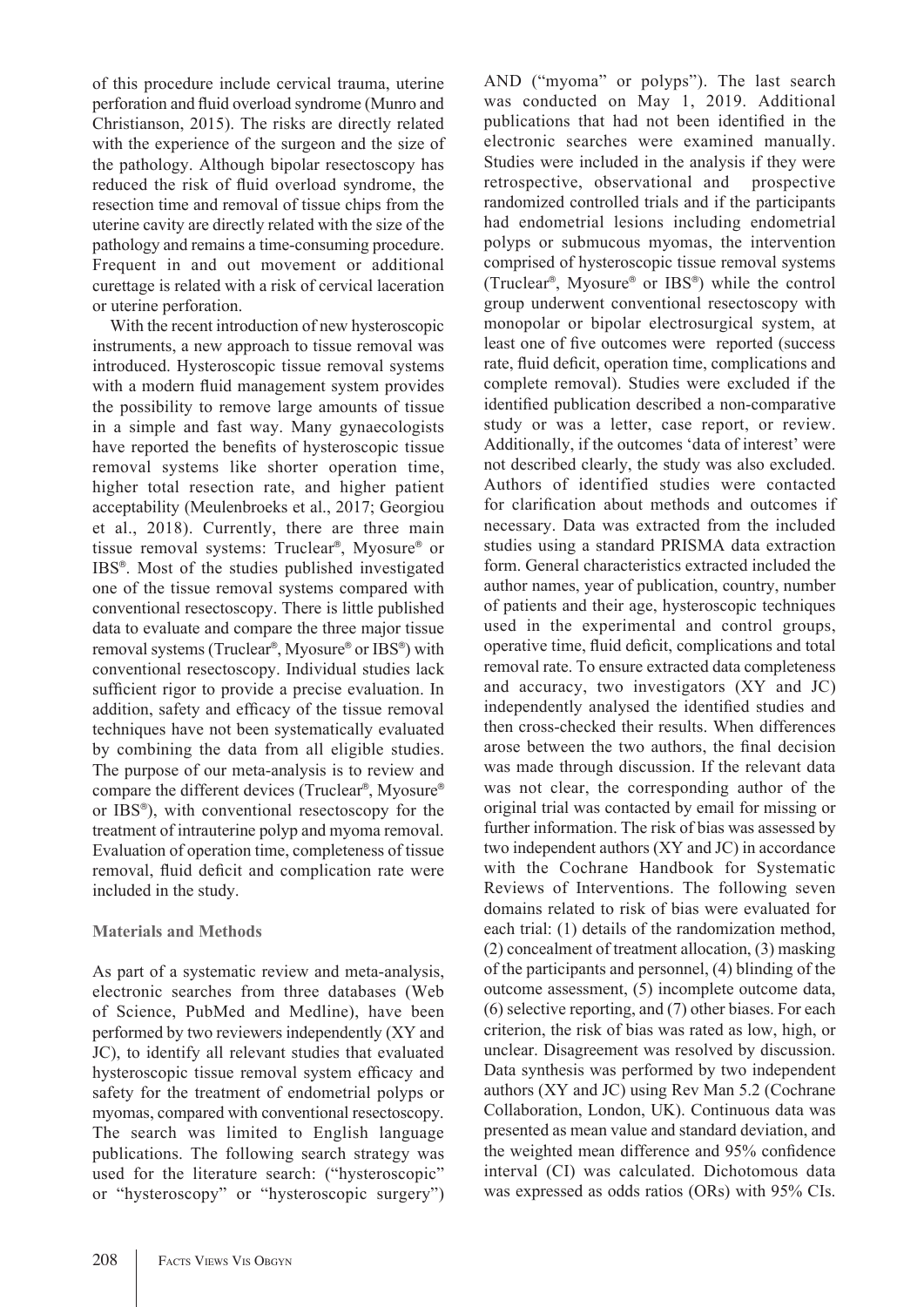P<0.05 was considered statistically significant. The heterogeneity in outcomes across trials was assessed using the  $\gamma$ 2 and I2 tests. An I2 value of more than 50% was considered to indicate substantial heterogeneity, which prompted use of a randomeffects model for the analysis. Otherwise, a fixedeffects model was applied. Publication bias was assessed with a funnel plot in which the sample size was plotted on the y-axis, and the pooled OR for the complete removal of endometrial lesions on the x-axis. Bias was considered to be present if the plot was asymmetrical, whereas a plot resembling a symmetric funnel showed that there was no bias.

#### **Results**

#### *Literature search*

A total of 538 reports were identified on the basis of the predefined search strategy (Figure 1). 13 reports underwent full-text review after which, 5 studies were excluded because of insufficient sample data preparation (n=5), and 3 studies were excluded because the control groups for Versapoint® did not refer to conventional resectoscopy, but to the bipolar probe use.

#### *Main characteristics of included studies*

Five studies with a total of 498 patients were included for further data extraction and meta-analysis (Bigatti et al., 2012; 2014; Hamerlynck et al., 2015; Lee and Matsuzono, 2016; Tsuchiya et al., 2018). Overall, 215 patients were included in study groups and 183 patients in control groups. All selected reports were published in English. All procedures in all studies of the study groups were performed with hysteroscopic tissue removal systems (Truclear®, Myosure<sup>®</sup> or IBS<sup>®</sup>), while the control groups were operated by conventional resectoscopy. For the conventional resectoscopy procedure, two studies from Bigatti et al. (2012; 2014) used 26 Fr bipolar electrosurgical systems (Karl Storz SE & Co KG), one study (Hamerlynck et al., 2015) used the 8.5 mm bipolar resectoscope (Gynecare Versapoint®), and the 8.6 mm conventional monopolar resectoscope was used by Lee et al. (2016) and Tsuchiya et al. (2018) (Olympus Corp). Three studies reported endometrial myomas as primary lesion, one study included polyps and myomas, whereas the last study reported only endometrial polyps. A detailed description regarding the characteristics of the five studies is reported in Table I.

## *Quality assessment*

The Cochrane's tool was employed for the risk of bias appraisal, and for the included randomized control trials evaluation. All the studies, except Bigatti et al. (2014) claimed randomization. Three studies failed to report allocation concealment. In the included studies the blindfolding of participants and surgeons was impossible, therefore the performance of bias was not reported. One study failed to report the operative outcome of blinding assessment and it went to unclear risk of bias. Exclusion was applied when incomplete outcome data was reported. One study was judged unclear because no statistical analysis regarding total removal rate was performed (Lee et al., 2016). The reviewers' judgments about each risk of bias is described in Figure 2. Although no large sample size (25–227 participants) was reported, each one in the included study was well designed. In the included studies there was no bias for incomplete or selective outcome reporting.



*Figure 1:* Flow diagram of eligible studies selection process.

## *Difference of age in both groups*

Four studies reported detailed data regarding the age of patients, and there was no significant difference between the tissue removal system group and the conventional resectoscopy group (P=0.13). The data showed that the general conditions in the two studied groups were similar.

## *Difference of pathological size in both groups*

As to the size of submucosal myoma and polyp, the result showed that there was no difference between the experimental and the control group  $(P=0.85)$ . The mean size of endometrial pathology ranges from 16 to 23.12 mm in tissue removal system group and 9.67 to 25.18 mm in conventional resectoscopy group.

#### *Difference of operation time in both groups*

Five studies, reporting the total operation time taken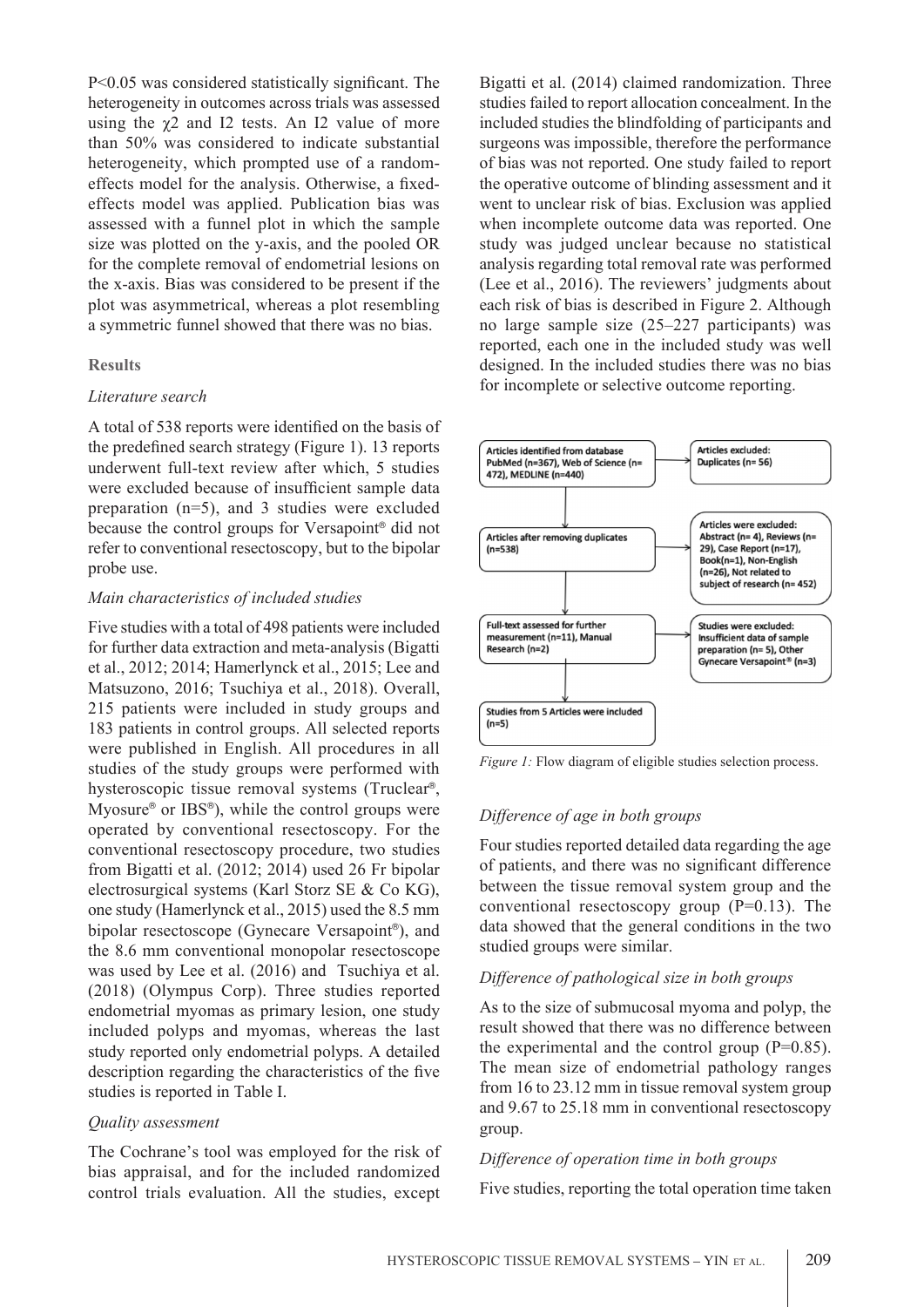for complete removal of endometrial pathology, were pooled. The results showed that hysteroscopic tissue removal system was not faster than conventional resectoscopy, (mean difference −0.33 minutes, P=0.83). Among them, operation time for only polypectomy, was evaluated by three studies. Polypectomy time proved to be significantly shorter with tissue removal system than with conventional resectoscopy (mean difference -2.93min, 96%CI: -4.25, -1.61, P<0.0001). No difference for myomas complete removal time was reported (P=0.46).

# *Difference of total removal rate in both groups*

Three studies investigated total removal rate of endometrial pathology. The pooled results showed that the success rate was higher with hysteroscopic tissue removal system than with conventional resectoscopy, (147/154 [95.5%] vs 107/124 [86.3%]; OR 4.28, 95% CI: 1.68–10.91; P=0.002). There was no significant heterogeneity among the included trials  $(I2=0\%, P=0.83)$ . Our analysis results showed that tissue removal systems were more effective than conventional resectoscopy in removing endometrial pathology.

# *Difference of fluid deficit in both groups*

All five studies showed that the tissue removal systems fluid deficit was higher than conventional resectoscopy (mean difference 158.98 mL, 95% CI: 41.42 to 276.54; P=0.008), but no fluid overload syndrome was reported. Fluid deficit was significantly higher for myomectomy treated with tissue removal systems  $(P=0.02)$ . However, this data was not confirmed for polypectomy (P=0.88).

# *Difference of complications in both groups*

Four studies reported intraoperative and postoperative complication rates, including perforation, via falsa and bleeding. No significant difference between hysteroscopic tissue removal systems and conventional resectoscopy (OR 0.31, 95% CI: 0.08–1.19; P=0.09) was reported. No significant difference, in terms of complication rate concerning polypectomy, was observed in a subgroup comparing hysteroscopic tissue removal systems with conventional resectoscopy  $(P=0.13)$ .

# **Discussion**

To our knowledge, this is the first systematic review and meta-analysis comparing the use of the three most important tissue removal devices (Truclear®, Myosure® or IBS®) with the conventional mono and bipolar resectoscope for the treatment of intrauterine polyps and submucous myoma.

In this meta-analysis, strict criteria were used to



*Figure 2:* Risk of bias summary: review authors' judgements about each risk of bias item for each included study.

select 5 scientific publications from the original 538 papers. A total of 498 patients from 5 studies, 215 in the experimental group and 183 patients in the control group, were included. There has been one published meta-analysis by comparing hysteroscopic tissue removal with resectoscopy for patients with endometrial lesions (Li et al., 2013). Li et al. (2013) reported four published articles: van Dongen et al. (2008), Smith et al. (2014), Pampalona et al. (2015) and Hamerlynck et al. (2015. However, because of different selection criteria, only one publication was included in our analysis. Overall, the quality of all these 5 publications was considered good with moderate bias.

From the present study, the pooled meta-analysis indicated that the age of participants was not significantly different between hysteroscopic tissue removal system and the conventional resectoscopy group, with a heterogeneity of 0% and P value of 0.13. The average age of all five publications ranges from 37 to 51 years old, which is consistent with intrauterine pathology prevalence (Anastasiadis et al., 2000). The size of endometrial lesions is strongly related to operation time, complications and pregnancy rate (Stamatellos et al., 2008). From our meta-analysis results, the pooled sizes showed no significant difference between hysteroscopic tissue removal systems and conventional resectoscopy,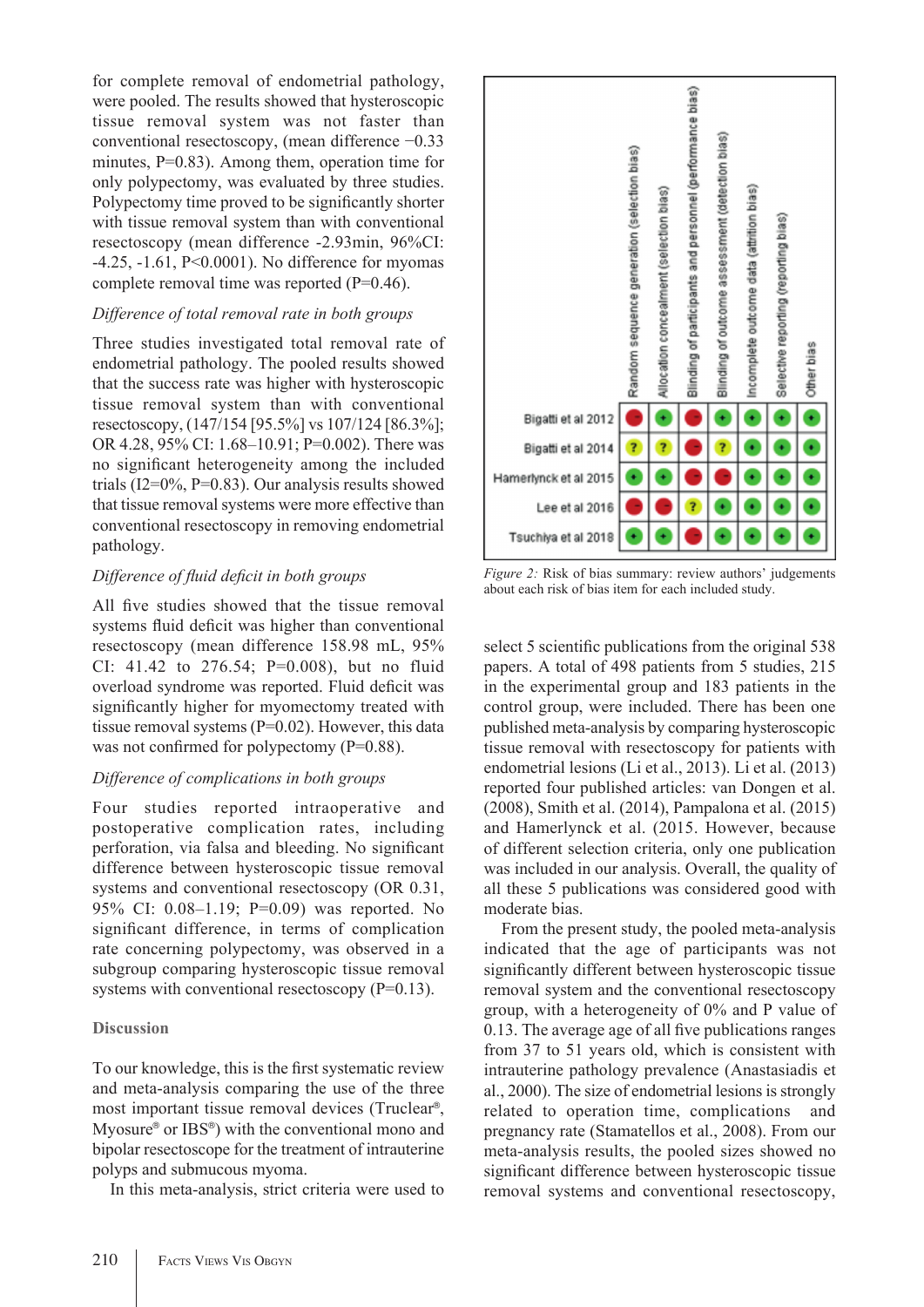| Study                      | Type                         | Inclusion criteria                                                                                                                                                                                                                                                                      | Exclusion criteria                                                                                                                                                                                                                                    | Age, $y^b$ | No. of<br>patients | Surgical technique |                                                                       | Anaesthetic                                         |
|----------------------------|------------------------------|-----------------------------------------------------------------------------------------------------------------------------------------------------------------------------------------------------------------------------------------------------------------------------------------|-------------------------------------------------------------------------------------------------------------------------------------------------------------------------------------------------------------------------------------------------------|------------|--------------------|--------------------|-----------------------------------------------------------------------|-----------------------------------------------------|
|                            |                              |                                                                                                                                                                                                                                                                                         |                                                                                                                                                                                                                                                       |            |                    | Experimental       | Control                                                               | procedures                                          |
| Bigatti et al., 2012       | Randomized com-<br>parative  | Polyps as large as 6 cm, and<br>G0, G1 and G2 submucosal<br>myomas (classified accord-<br>ing to the ESGE guidelines)<br>that were up to 3 cm in<br>diameter                                                                                                                            | Uterine malformations such<br>as partial or complete septum<br>ablations an oncological caseS                                                                                                                                                         | 48.6       | 95                 | 24 Fr IBS®         | Bipolar resectoscope<br>26 Fr (Karl Storz SE<br>& Co KG)              | General anaes-<br>thesia                            |
| Bigatti et al., 2014       | Retrospective<br>comparative | Operative hysteroscopy of<br>myomectomies, and pol-<br>vpectomies with the IBS®<br>versus women with the<br>Versapoint® over a 2-vear<br>period, from June 2011 to<br>June 2013, in Ospedale San<br>Giuseppe of Milan-Italy                                                             | Oncological cases                                                                                                                                                                                                                                     | 47.6       | 127                | 24 Fr IBS®         | Bipolar resectoscope<br>26 Fr (Karl Storz SE<br>& Co KG)              | General or<br>regional anaes-<br>thesia             |
| Hamerlynck et al.,<br>2015 | Randomised com-<br>parative  | At least 1 large $(\geq 1$ cm)<br>endometrial polyp, and<br>hysteroscopic removal was<br>needed                                                                                                                                                                                         | Visual or pathological<br>evidence of malignancy, un-<br>treated cervical stenosis, or the<br>presence of a contraindication<br>for operative hysteroscopy                                                                                            | 50.5       | 84                 | Trueclear 8.0      | Bipolar resectoscope<br>8.5 mm (Gynecare<br>Versapoint <sup>®</sup> ) | General<br>anaesthesia<br>and spinal<br>anaesthesia |
| Lee et al., 2016           | Retrospective<br>comparative | Hysteroscopic resection of<br>submucosal fibroids were<br>performed at Queen Eliza-<br>beth Hospital, Hong Kong,<br>between 1 <sup>st</sup> of January 2011<br>and 31 $\degree$ of December 2014,<br>either by IUM (Myosure)<br>or conventional hystescopic<br>monopolar loop resection | Those cases with prolonged<br>operating time due to multiple<br>operations for other indica-<br>tions or complications were<br>excluded                                                                                                               | <b>NR</b>  | 25                 | Myosure            | Monopolar<br>Resectoscope                                             | General<br>anaesthesia                              |
| Tsuchiya et al.,<br>2018   | Randomised<br>comparative    | All eligible women were<br>diagnosed as having endo-<br>metrial polyps based on an<br>office hysteroscopy                                                                                                                                                                               | (1) patients who received<br>hysteroscopic polypectomy<br>before, (2) patients with uterus<br>bipartus, (3) patients with<br>intrauterine adhesion, and<br>(4) patients with endometrial<br>carcinoma or suspected of<br>having endometrial carcinoma | 38.3       | 67                 | Trueclear 8.0      | Monopolar resecto-<br>scope 8.6 mm (Olym-<br>pus Corp.)               | General<br>anaesthesia                              |

Table **I.** — Characteristics of the studies included in the present meta-analysis.

with a heterogeneity I2 of 55% and P value of 0.85. Although heterogeneity is moderate, polyps and myomas have different histological properties and should be discussed separately. These results represent a prerequisite condition of further analysis between hysteroscopic tissue removal systems and conventional resectoscopy, as well as between polyps and myomas.

Operation time and total removal rate are parameters strictly related to the success outcome of operative hysteroscopy. In our meta-analysis of polypectomy but not of myomectomy operative time, reveal a significant difference for hysteroscopic tissue removal systems, compared to conventional resectoscopy (P<0.0001 and I2=0%). A mean reduction time of 2.93 minutes is observed for hysteroscopic removal systems. Here the time is restricted to operation time including installation time and insertion time, regardless of anaesthesia time (Hamerlynck et al., 2015; Tsuchiya et al., 2018). In the study of Bigatti et al. (2012) the time for the procedure, without the dilatation time, was regarded as the total operative time. Steam bubbles produced by electrically heated saline solution and the removal of the resected tissue fragments, impair visibility inside the uterine cavity.

Our meta-analysis shows that hysteroscopic tissue removal systems (Truclear®, Myosure® or IBS®), are more successful in completely removing endometrial lesions than conventional resectoscopy. The advantage of this new hysteroscopic resection technique is defined by the rate of complete removal of pathological tissue. The present pooled results indicate a higher success rate for patients treated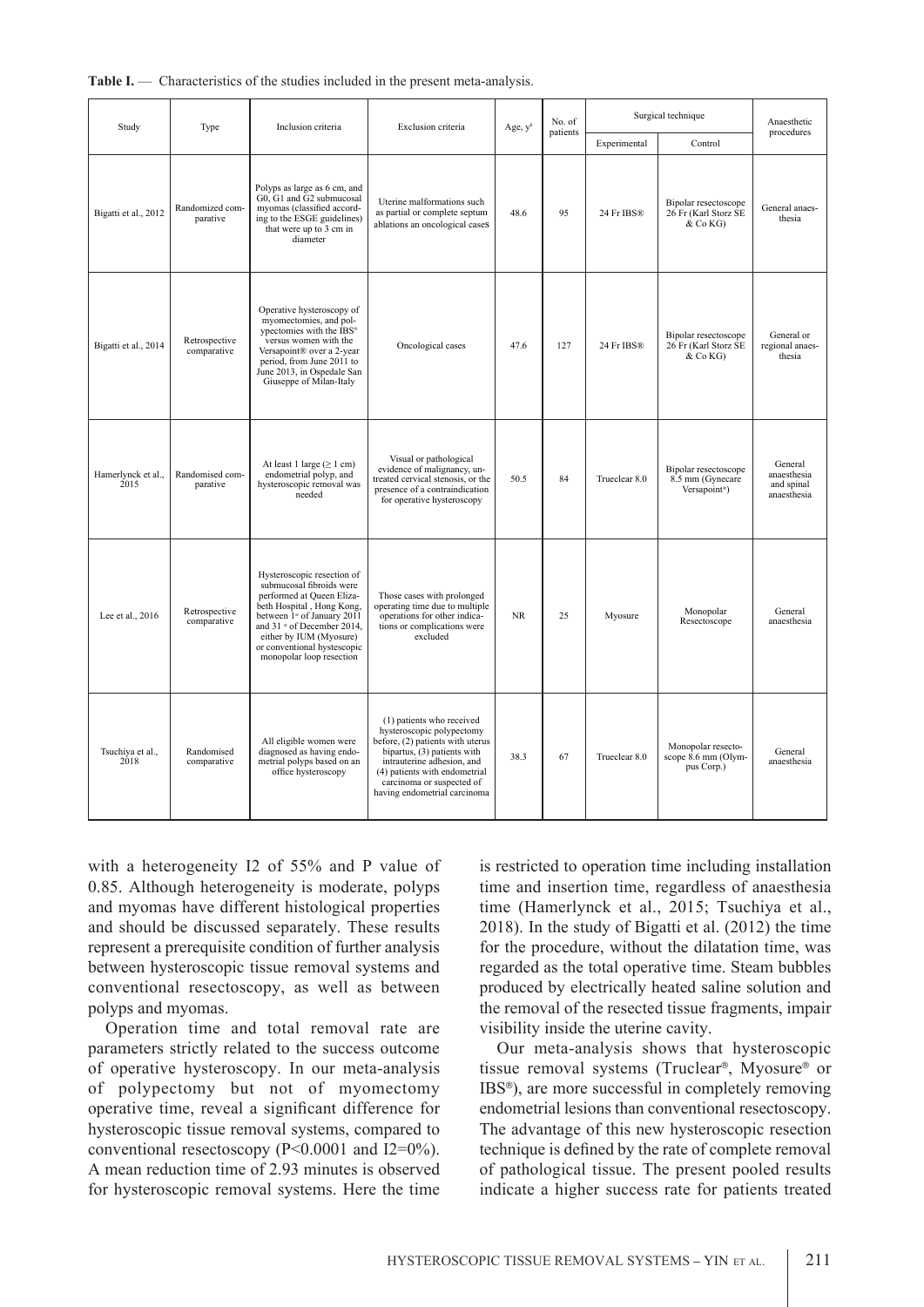with a hysteroscopic removal system (95.5%), than with conventional resectoscopy (86.3%). The major reasons for a one-step procedure lower level of success in conventional resectoscopy is related to the fluid deficit and to the operation time limitations. Bigatti et al. (2014) reported that a procedure had to be stopped, even if resection was incomplete, when a limit of 2000 ml fluid deficit or if an hourlong whole procedure time was reached, in order to avoid fluid overload syndrome (Bigatti et al., 2014). Although one subgroup analysis indicated that the shaver technique contributed to treating 93.5 % of myomas with a diameter less than 3cm, the operation success rate was affected by the size rather than the myoma type. In a prospective multicentre trial where the patients underwent hysteroscopic mechanical tissue removal of uterine polyps and myomas, Scheiber and Chen (2016) found similar results with an overall mean percentage of pathology removed of 99.3% for polyps and 86.8% for fibroids.

With a much faster operation time, less fluid deficit was expected. However, our pooled metaanalysis has shown a much higher fluid deficit in the hysteroscopic tissue removal systems group, compared to conventional resectoscopy. One possible explanation could be the fast and highpressure fluid pumping device used by Lee et al. (2016) in order to maintain a clear view, and to prevent bleeding inside the uterine cavity. Although hysteroscopic tissue removal systems have shown a much higher fluid deficit, no overload syndrome in our pooled data was reported (Isaacson and Olive, 1999).

Furthermore, complications such as perforation, via falsa, bleeding at follow-up, and the need for additional treatment, have been analysed. Hysteroscopic tissue removal systems show a low complications rate, with no significant difference between the two groups  $(P=0.09)$  reported. No significant difference was observed, in terms of complication rate, concerning polypectomy in a subgroup comparing hysteroscopic tissue removal systems with conventional resectoscopy  $(P=0.13)$ . Al Hilli et al. (2013) showed a very low complication and recurrence rate of polyps when treated with intrauterine morcellation systems. Hamerlynck et al. (2011) performed a Truclear retrospective study on 315 women. As no complication was reported, they came to the conclusion that this morcellation system was a very safe method to treat polyps and small submucosal myomas, but unfortunately no comparable control group was available. Further data is needed in order to confirm these results. Post-surgical adhesion formation after operative hysteroscopy is another important issue. Deans and Abbott reported adhesions de novo formation, after the removal of respectively single and multiple

myomas, in 31.3 % and 45.5 % of cases (Deans and Abbott, 2010). In only one of our selected studies, no occurrence of intrauterine adhesions formation at second look hysteroscopy was reported (Hamerlynck et al., 2015). Additional data should be collected to reach a reliable conclusion.

Potential limitations of the present meta-analysis should be taken in consideration. Firstly, the number of included studies is limited. Only five studies have been observed and the sample sizes are relatively small, raising the risk of a possible bias of analysis. It is recommended that additional randomized control trials, with larger sample size and different cultural contexts, take place. Pooling the data on recurrence rate and learning curve is impossible because of inclusion criteria and outcome parameters differences among the studies. Lastly, no study reports cost-effectiveness evaluation of a hysteroscopic tissue removal system.

## **Conclusions**

As operative hysteroscopy is fast becoming the firstchoice procedure for treating intrauterine pathology, it is becoming mandatory to find a more effective technique. Based on the available evidence, the present meta-analysis shows that hysteroscopic tissue removal systems (Truclear®, Myosure® or IBS®) provide a very fast, precise and safe alternative to conventional resectoscopy. Our preliminary results demonstrate that hysteroscopic removal systems hold great potential to replace conventional resectoscopy for the treatment of polyps and less than 3 cm myomas. Although potential benefits of hysteroscopic tissue removal systems have been clearly shown in this paper, other possible surgical indications like large myomas, uterine septa, placental remnants, intrauterine adhesions with infertility treatments, should be investigated by additional clinical trials. Other aspects such as cost effectiveness and learning curve should be also evaluated. Finally, a comparison among different hysteroscopic tissue removal systems should be performed in order to describe advantages and possible drawbacks of the different devices.

*Declaration of Interests:* Dr. G. Bigatti is a consultant for Karl Storz SE & Co KG and the developer of the IBS®. Dr. R. Campo is a consultant for Karl Storz SE & Co KG. No financial industry support was received for this study.

#### **References**

- Al Hilli MM, Nixon KE, Hopkins MR et al. Long-term outcomes after intrauterine morcellation vs hysteroscopic resection of endometrial polyps. J Minim Invasive Gynecol. 2013;20:215-21.
- Anastasiadis PG, Koutlaki NG, Skaphida PG et al. Endometrial polyps: Prevalence, detection, and malignant potential in